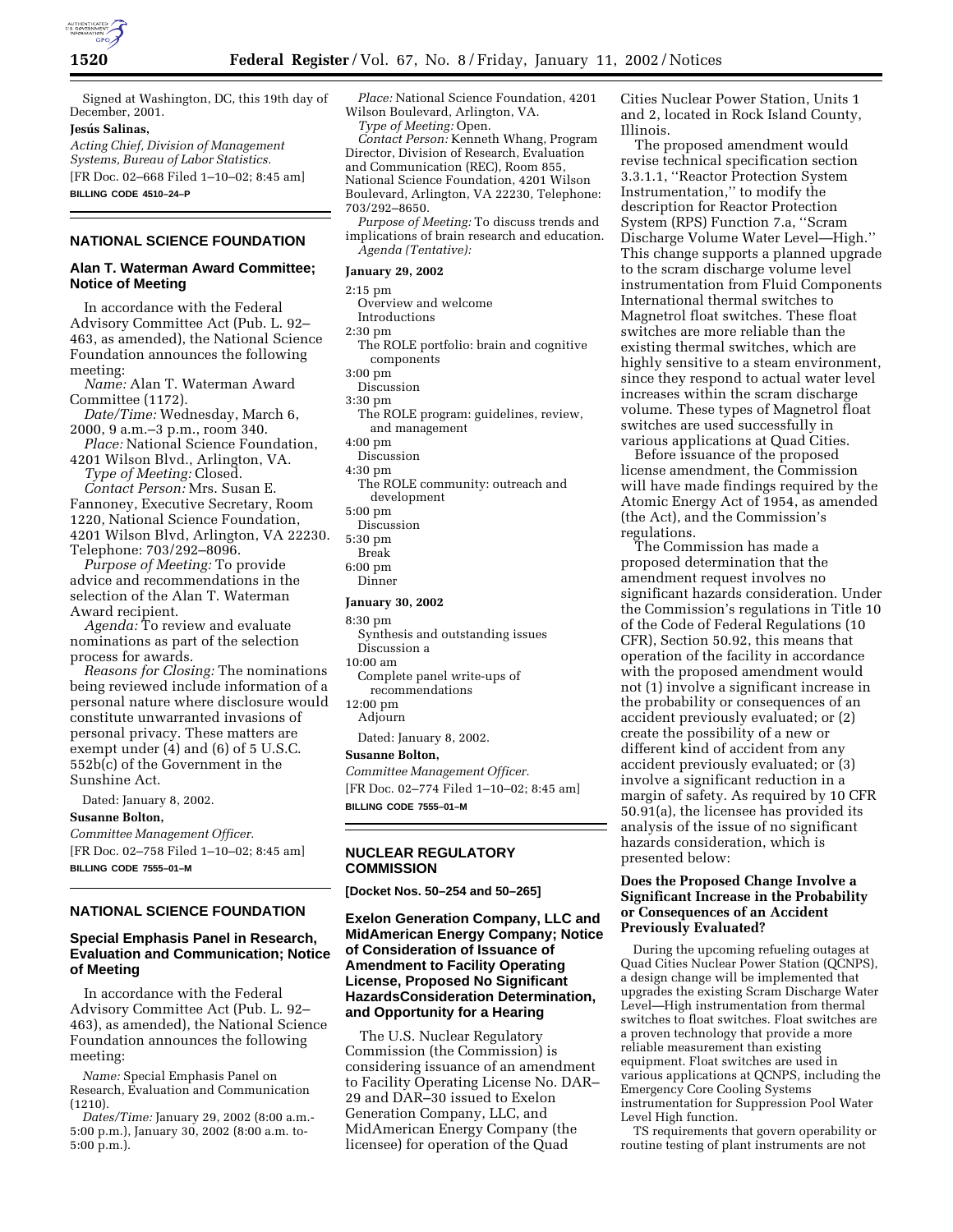initiators of any analyzed event because these instruments are intended to prevent, detect, or mitigate accidents. Therefore, this proposed change will not involve an increase in the probability of occurrence of an accident previously evaluated. Additionally, the proposed change will not increase the consequences of an accident previously evaluated because the proposed change does not adversely impact structures, systems, or components (SSCs). The planned instrument upgrade results in a more reliable design than existing equipment. The proposed change maintains existing requirements that ensure components are operable when necessary for the prevention or mitigation of accidents or transients. Furthermore, there will be no change in the types or significant increase in the amounts of any effluents released offsite. For these reasons, the proposed changes do not involve a significant increase in the probability or consequences of an accident previously evaluated.

### **Does the Proposed Change Create the Possibility of a New or Different Kind of Accident From Any Accident Previously Evaluated?**

The proposed change supports a planned instrumentation upgrade and does not alter surveillance requirements required to ensure operability. The proposed change does not adversely impact the manner in which the SDV will operate under normal, abnormal, and accident conditions. There is no change being made to the parameters within which QCNPS is operated. There are no setpoints at which protective or mitigative actions are initiated that are affected by the proposed change. This proposed change will not alter the manner in which equipment operation is initiated nor will the function demands on credited equipment be changed. No alteration in the procedures, which ensure QCNPS remains within analyzed limits, is proposed, and no change is being made to procedures relied upon to respond to an off-normal event. Therefore, this proposed change provides an equivalent level of safety. The proposed change in methods governing normal plant operation are consistent with the current safety analysis assumptions. Therefore, this proposed change will not create the possibility of a new or different kind of accident from any accident previously evaluated.

# **Does the Proposed Change Involve a Significant Reduction in a Margin of Safety?**

Margins of safety are established in the design of components, the configuration of components to meet certain performance parameters, and in the establishment of setpoints to initiate alarms or actions. The proposed change supports a planned instrumentation upgrade. The proposed change does not affect the probability of failure or availability of the affected instrumentation. The change to float switches for the Scram Discharge Volume Water Level—High RPS Sub-Function 7.a provides for increased reliability that aligns with that of similar instrumentation. Therefore, it is concluded that the proposed changes will not result in a significant reduction in the margin of safety.

Therefore, based upon the above evaluation, EGC has concluded that these changes involve no significant hazards consideration.

The NRC staff has reviewed the licensee's analysis and, based on this review, it appears that the three standards of 10 CFR 50.92(c) are satisfied. Therefore, the NRC staff proposes to determine that the amendment request involves no significant hazards consideration.

The Commission is seeking public comments on this proposed determination. Any comments received within 30 days after the date of publication of this notice will be considered in making any final determination.

Normally, the Commission will not issue the amendment until the expiration of the 30-day notice period. However, should circumstances change during the notice period such that failure to act in a timely way would result, for example, in derating or shutdown of the facility, the Commission may issue the license amendment before the expiration of the 30-day notice period, provided that its final determination is that the amendment involves no significant hazards consideration. The final determination will consider all public and State comments received. Should the Commission take this action, it will publish in the **Federal Register** a notice of issuance and provide for opportunity for a hearing after issuance. The Commission expects that the need to take this action will occur very infrequently.

Written comments may be submitted by mail to the Chief, Rules and Directives Branch, Division of Administrative Services, Office of Administration, U.S. Nuclear Regulatory Commission, Washington, DC 20555– 0001, and should cite the publication date and page number of this **Federal Register** notice. Written comments may also be delivered to Room 6D59, Two White Flint North, 11545 Rockville Pike, Rockville, Maryland, from 7:30 a.m. to 4:15 p.m. Federal workdays. Documents may be examined, and/or copied for a fee, at the NRC's Public Document Room, located at One White Flint North, 11555 Rockville Pike (first floor), Rockville, Maryland.

The filing of requests for hearing and petitions for leave to intervene is discussed below.

By February 10, 2002, the licensee may file a request for a hearing with respect to issuance of the amendment to the subject facility operating license and any person whose interest may be affected by this proceeding and who wishes to participate as a party in the proceeding must file a written request for a hearing and a petition for leave to intervene. Requests for a hearing and a petition for leave to intervene shall be filed in accordance with the Commission's ''Rules of Practice for Domestic Licensing Proceedings'' in 10 CFR Part 2. Interested persons should consult a current copy of 10 CFR 2.714, which is available at the Commission's Public Document Room, located at One White Flint North, 11555 Rockville Pike (first floor), Rockville, Maryland, or electronically on the Internet at the NRC Web site *http://www.nrc.gov/readingrm/doc-collections/cfr/.* If there are problems in accessing the document, contact the Public Document Room Reference staff at 1–800–397–4209, 301– 415–4737, or by e-mail to *pdr@nrc.gov.* If a request for a hearing or petition for leave to intervene is filed by the above date, the Commission or an Atomic Safety and Licensing Board, designated by the Commission or by the Chairman of the Atomic Safety and Licensing Board Panel, will rule on the request and/or petition; and the Secretary or the designated Atomic Safety and Licensing Board will issue a notice of hearing or an appropriate order.

As required by 10 CFR 2.714, a petition for leave to intervene shall set forth with particularity the interest of the petitioner in the proceeding, and how that interest may be affected by the results of the proceeding. The petition should specifically explain the reasons why intervention should be permitted with particular reference to the following factors: (1) The nature of the petitioner's right under the Act to be made party to the proceeding; (2) the nature and extent of the petitioner's property, financial, or other interest in the proceeding; and (3) the possible effect of any order which may be entered in the proceeding on the petitioner's interest. The petition should also identify the specific aspect(s) of the subject matter of the proceeding as to which petitioner wishes to intervene. Any person who has filed a petition for leave to intervene or who has been admitted as a party may amend the petition without requesting leave of the Board up to 15 days prior to the first prehearing conference scheduled in the proceeding, but such an amended petition must satisfy the specificity requirements described above.

Not later than 15 days prior to the first prehearing conference scheduled in the proceeding, a petitioner shall file a supplement to the petition to intervene which must include a list of the